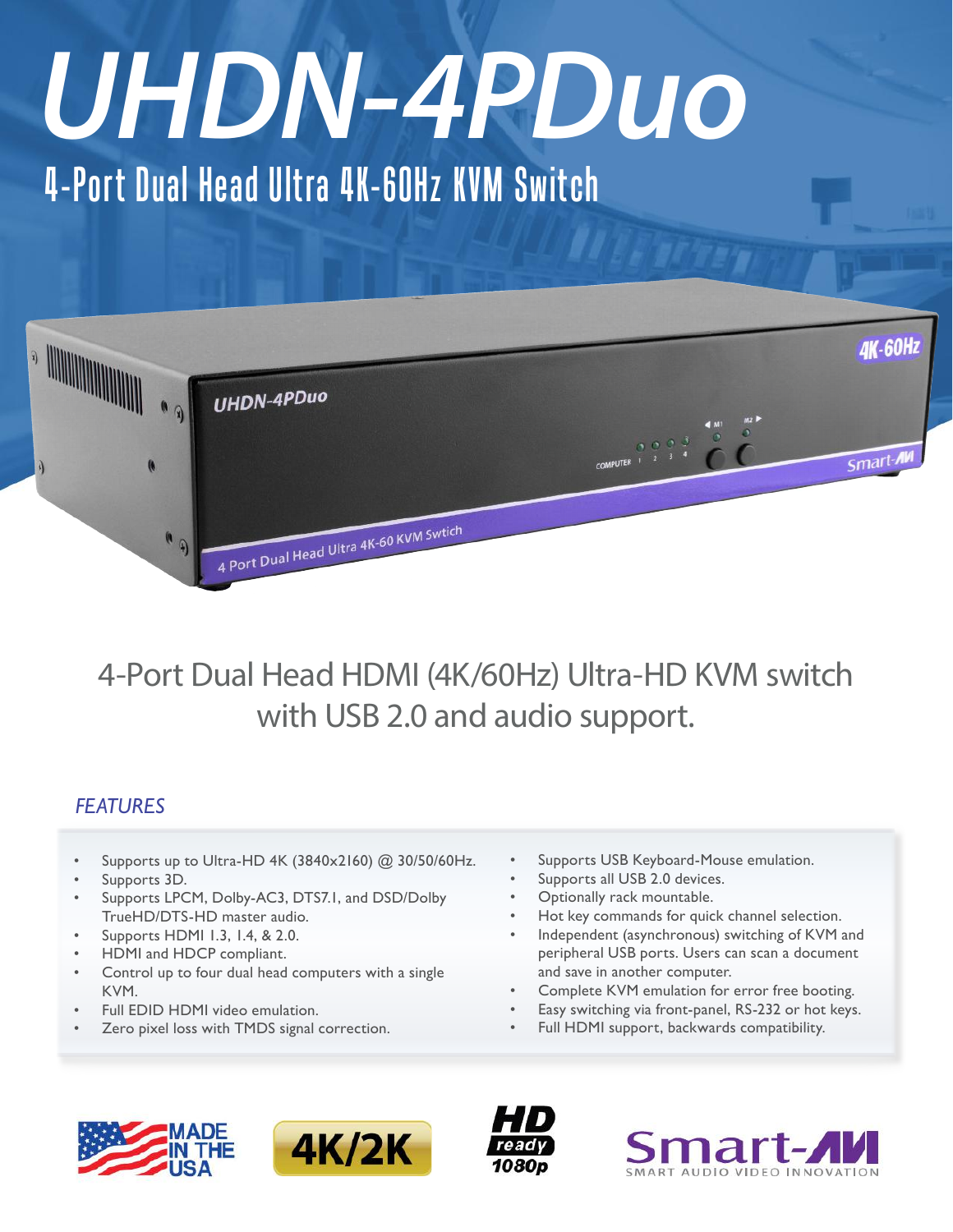#### *OVERVIEW*

UHDN-4P-Duo is a multi-platform KVM switch capable of managing four dual-head 4K computers through a single KVM. Built with ultra-HD ready HDMI outputs, the UHDN-4P-Duo is the first dual-head HDMI KVM switch on the market to offer full 4K at 60Hz directly from the device. Until now, HDMI switches lost emulated picture when disconnected from monitors, leading to confusion and disorganization upon reconnecting. With UHDN-4P-Duo, full EDID-assisted HDMI video emulation ensures visual workspaces and screen resolutions are remembered every time: simple!

The UHDN-4PDuo is HDCP compliant, supporting screen resolutions up to 4K Ultra-HD (3840x2160 @ 60Hz) with responsive EDID emulation. Additionally, the UHDN-4PDuo is USB peripheral-friendly, compatible with printers, keyboards, and mice. The UHDN-4P-Duo is also easy to control with both a simple front-panel interface, as well as RS-232 or hot-keys.

#### SOURCE SWITCHING MADE EASY

The UHDN-4P-Duo offers simplified management between four dual-head HDMI equipped computers' USB 2.0 outputs. Keyboards, mice, and other connected USB devices can be switched between with ease. This dynamic KVM switch can be controlled via hot keys or RS-232 commands, as well as directly through the console's easy-to-read front panel.

#### EDID PASS-THROUGH AND RECOGNITION

The UHDN-4P-Duo features EDID Pass-Through technology and source recognition, which enables smooth and efficient switching in virtually any scenario. This plug-and-play EDID functionality makes set up hassle free and simple.

#### FULL USB KEYBOARD AND MOUSE FMULATION

The USB keyboard and mouse emulation utilized by UHDN-4P-Duo provides quick source switching via keyboard hot keys. UHDN-4P-Duo simulates the presence of a keyboard and mouse for every attached computer. This essential function simulates keyboard and mouse control for all connected computers, so switching between each is kept seamless and completely uninterrupted.

#### *REAL-WORLD APPLICATIONS*

The UHDN-4P-Duo has a broad range of applications, but the main function is to centralize the access of up to four computers with HDMI displays. Not only does it function as a KVM console, but it also supports USB 2.0 functionality. This allows users to access nearby USB devices, including those not supported by other KVM switches. The UHDN-4P-Duo is the ideal solution for medical, industrial, studio and defense applications, where it is not practical or safe to have multiple CPUs in the vicinity of the workstation.

- Server Hubs
- **Retail Spaces**
- **Educational Facilities**
- **Airports**
- Dealer Rooms
- **Hospitals/Medical Care**
- Control Rooms
- • Audio/Visual Presentation Spaces
- **Restaurants and Eateries**
- Hotels/Resorts

#### *FLEXIBLE CONTROL*

USB/KEYBOARD: Hot keys enable the user to switch and control all the different functions of the KVM switch.

RS-232: Any external device or program supporting RS-232 can control the UHDN-4P-Duo. The UHDN-4P-Duo uses a very simple protocol that enables easy integration with other devices.